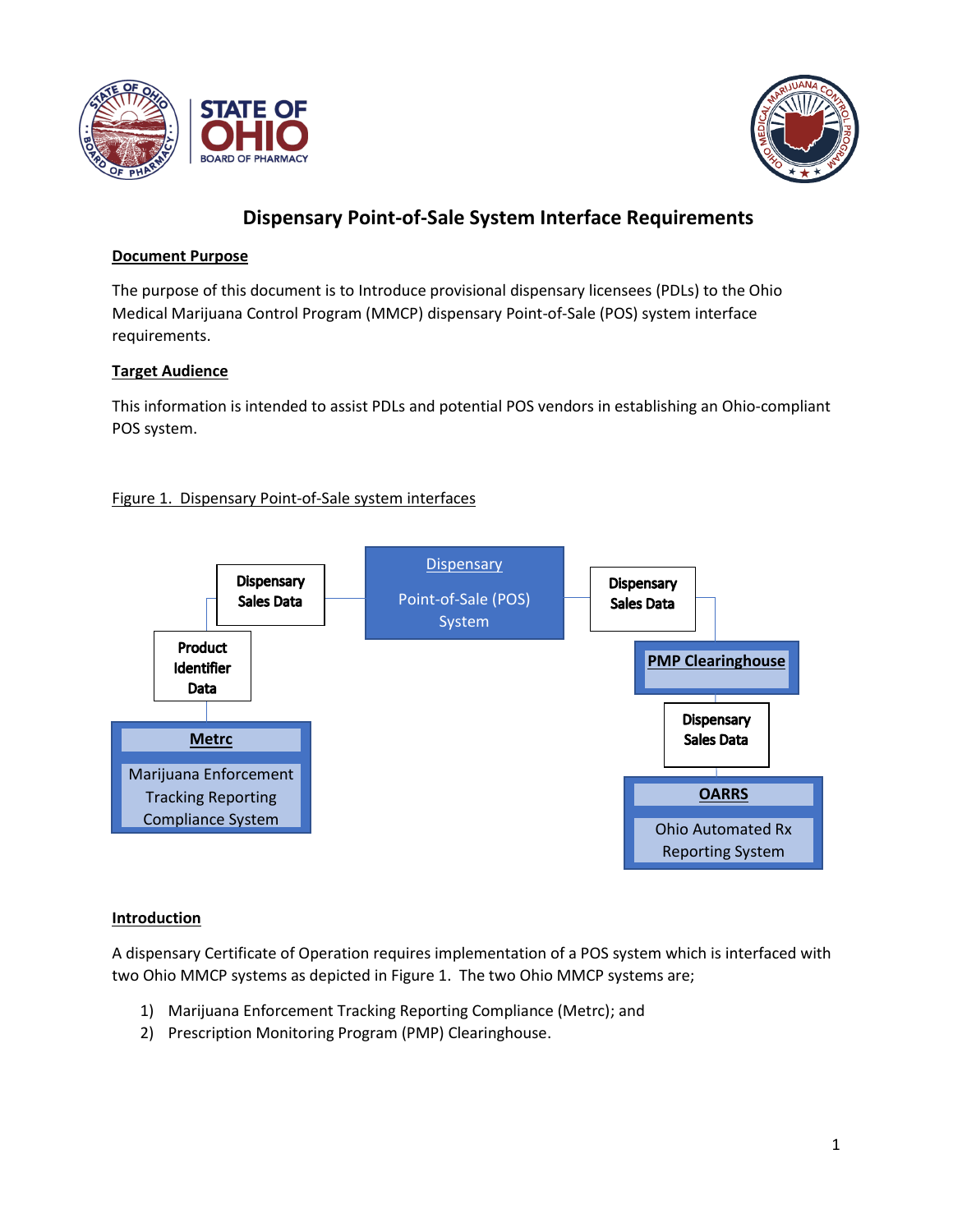### **Introduction to POS-Metrc Interfaces**

As an MMCP agency, the Department of Commerce is tasked with oversight of medical marijuana cultivators, testing labs, and processors, including the licensing of those entities. One of the MMCP IT elements is the compliance and tracking system known as the Metrc system. Metrc is used by both the State (Department of Commerce and the Board of Pharmacy) and industry licensees (cultivators, processors, testing labs, and dispensaries) for end-to-end compliance and tracking.

The web-based software application Metrc uses an Application Programming Interface (API) to allow Third Party Vendor (TPV) software, such as a POS system, to interact directly with Metrc. The API can "Get" or pull information from Metrc into the Point-of-Sale system. The API can also "Post" or put information directly from the POS system into Metrc. The Metric API requires two API Keys, one from the dispensary licensee and one from the TPV in order to work. The keys create the communication protocols necessary for the two software applications to work together securely.

A TPV's use of the Metrc API service requires two primary steps:

- 1. All TPVs must complete a state vendor agreement. The Ohio TPV API agreement is available at <https://www.metrc.com/ohio> an[d https://medicalmarijuana.ohio.gov/seedtosale](https://medicalmarijuana.ohio.gov/seedtosale) .
- 2. All TPVs must complete the Metrc API Validation process. There are four parts to the validation process; application, training, testing, and credentialing. Additional information on the Metrc API validation process is available a[t https://www.metrc.com/ohio.](https://www.metrc.com/ohio)

| <b>POS-Metrc Interfaces</b> |                          |                        |                                   |  |  |
|-----------------------------|--------------------------|------------------------|-----------------------------------|--|--|
| <b>Interface Name</b>       | <b>Interface Purpose</b> | Data Transfer Method,  | <b>Requirements Specification</b> |  |  |
|                             |                          | <b>Frequency</b>       |                                   |  |  |
| Product Identifier          | Product IDs              | <b>GET API</b>         | https://api-                      |  |  |
|                             | created in Metrc         | GET/packages/v1/active | oh.metrc.com/documentation        |  |  |
|                             | are provided to          |                        |                                   |  |  |
|                             | <b>POS</b>               | Frequency: Real-time   |                                   |  |  |
| <b>Dispensary Sales</b>     | Dispensary               | <b>POST API</b>        | https://api-                      |  |  |
|                             | package sales            | POST/sales/v1/receipts | oh.metrc.com/documentation        |  |  |
|                             | recorded in POS          |                        |                                   |  |  |
|                             | are provided to          | Frequency: Real-time   |                                   |  |  |
|                             | Metrc                    |                        |                                   |  |  |

#### Figure 2. POS-Metrc interfaces